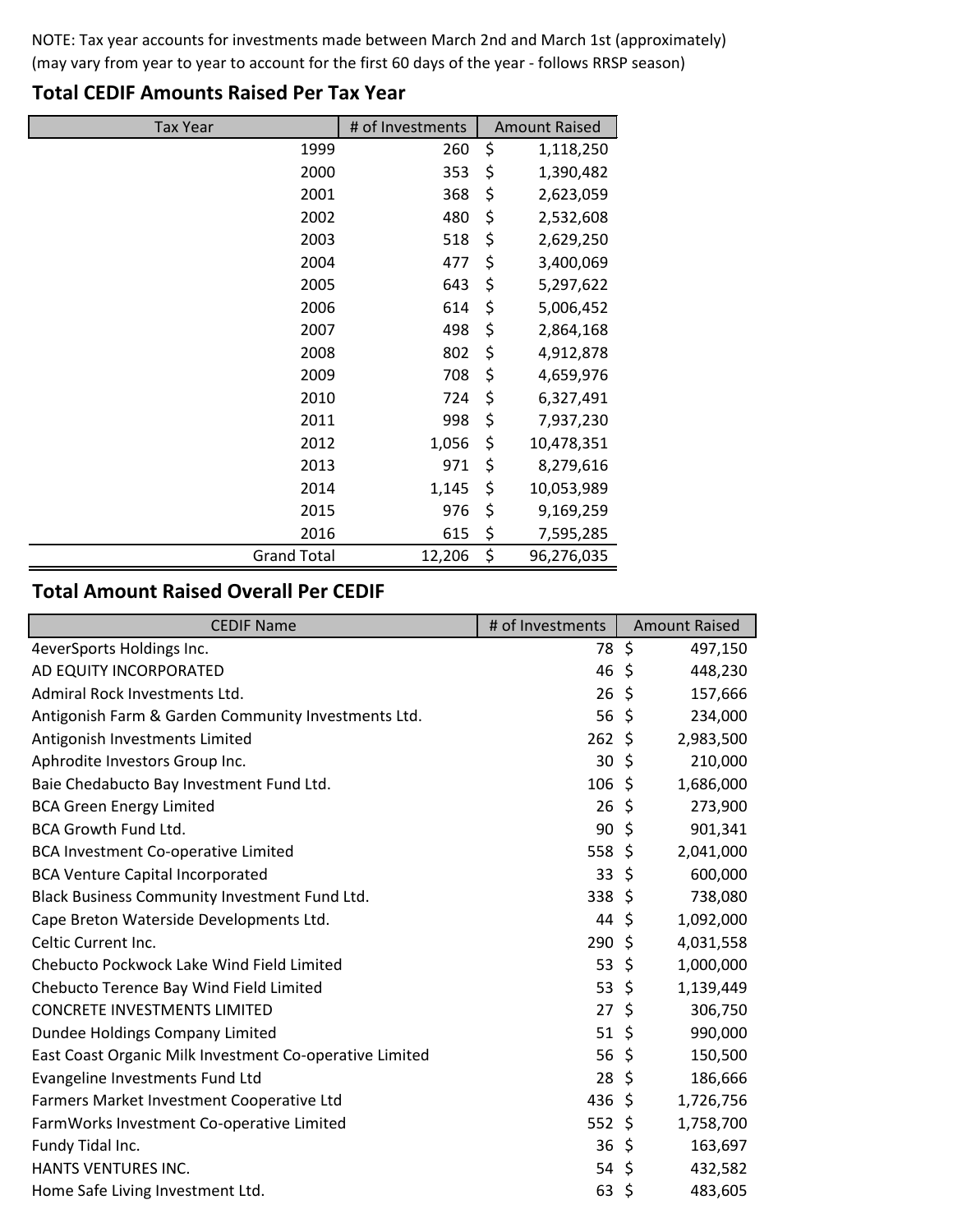| Horton Ridge Malt & Grain Company Limited           |                    | $153 \; \xi$     |             | 811,000    |
|-----------------------------------------------------|--------------------|------------------|-------------|------------|
| Just Us! Fair Trade Investment Co-operative Limited |                    | $913$ \$         |             | 2,897,300  |
| KA'NATA Investment Fund Inc.                        |                    | 72, 5            |             | 421,500    |
| Kings Riverside Investments Limited                 |                    | 58 \$            |             | 1,520,104  |
| La Residence Acadienne Co-operative Ltd             |                    | 44 \$            |             | 537,500    |
| Lunenburg Working Waterfront Investment Fund Ltd    |                    | $32 \; \zeta$    |             | 134,416    |
| Mabou Growth Fund Ltd.                              |                    | $31 \;$ \$       |             | 108,950    |
| Margaree & Area Community Fund Inc                  |                    | $110 \;$ \$      |             | 883,400    |
| Media Fund (Atlantic) Ltd.                          |                    | $51 \;$ \$       |             | 957,195    |
| New Dawn Community Investment Limited               |                    | $215$ \$         |             | 1,760,049  |
| New Dawn Holdings Ltd.                              |                    | $929$ \$         |             | 7,633,137  |
| New Dawn Innovation Fund Limited                    |                    | $655$ \$         |             | 4,157,611  |
| North Spring Equity Limited                         |                    | $35 \; \xi$      |             | 191,800    |
| Northeastern Community Investment Incorporated      |                    | $275$ \$         |             | 1,918,300  |
| Nova Can Investment Fund Limited                    |                    | 68 \$            |             | 1,581,000  |
| Ocean Links Investments Inc                         |                    | $41 \;$ \$       |             | 935,000    |
| Performance Genomics Investment Fund Co-op Limited  |                    | 81, 5            |             | 398,000    |
| Port Hood RV Co-operative Limited                   |                    | $131 \;$ \$      |             | 980,000    |
| Red Brick Row Investment Co-operative               |                    | 45 \$            |             | 177,850    |
| River John Oceanfront Resorts Ltd.                  |                    | $46\;$ \$        |             | 615,300    |
| Scotian Wind Inc.                                   |                    | $322$ \$         |             | 3,627,381  |
| Shean Investment Co-operative Limited               |                    | 78 \$            |             | 585,000    |
| Soil Ecology Investment Group Limited               |                    | 39               | $\varsigma$ | 104,188    |
| Sydport Investment Co-operative Ltd.                |                    | 44\$             |             | 226,000    |
| The Bay Wind Field Incorporated                     |                    | 319, 5           |             | 1,763,271  |
| The Cape Breton West Wind Field Inc.                |                    | 28               | \$          | 98,873     |
| The Carrot Investment Co-operative Limited          |                    | $40 \; \simeq$   |             | 84,500     |
| The Chebucto Wind Field Inc.                        |                    | $311 \;$ \$      |             | 972,237    |
| The Colchester-Cumberland Wind Field Inc.           |                    | $391 \; \zeta$   |             | 2,933,811  |
| The Evangeline Wind Field Incorporated              |                    | $26 \; \text{$}$ |             | 111,600    |
| The Glooscap Wind Field Inc.                        |                    | 73               | \$          | 324,277    |
| The Northumberland Wind Field Inc.                  |                    | 178              | \$          | 1,006,464  |
| The Port (Bistro) Inc                               |                    | $42 \div$        |             | 895,000    |
| The Sou'Wester Wind Field Inc                       |                    | 52 \$            |             | 328,349    |
| Truro Investment Co-operative Ltd                   |                    | 248              | -\$         | 1,090,000  |
| Unique CEDC Ltd                                     |                    | 145              | \$          | 1,993,629  |
| Vale Corporate Training Investments Inc             |                    | 58               | \$          | 460,500    |
| Valley Funeral Home Co-operative Limited            |                    | 136              | \$          | 315,500    |
| Victoria County Community Investments Inc           |                    | 139, 5           |             | 1,400,000  |
| <b>VMP Holdings Inc</b>                             |                    | 73               | \$          | 184,773    |
| Watts Wind Energy Inc.                              |                    | $393 \; \zeta$   |             | 4,657,441  |
| Wayfarers Ale Community Investment Ltd.             |                    | 106              | S           | 1,847,500  |
| West Nova Agro Commodities Limited                  |                    | 118              | \$          | 304,400    |
| WEST NOVA CRANBERRY VENTURE FUND LTD.               |                    | 33               | \$          | 108,500    |
| Whycocomagh Investment Co-operative Limited         |                    | 163              | \$          | 1,139,000  |
| Wind4All Communities II Inc                         |                    | 248              | \$          | 3,000,000  |
| Wind4All Communities III Inc                        |                    | 212              | \$          | 3,000,000  |
| Wind4All Communities Inc                            |                    | 405              | -\$         | 5,500,000  |
| Wind4All Communities IV Inc                         |                    | 251              | \$          | 3,000,000  |
| Wind4All Inc.                                       |                    | 158              | \$          | 2,361,300  |
|                                                     | <b>Grand Total</b> | 12,206           | \$          | 96,276,035 |
|                                                     |                    |                  |             |            |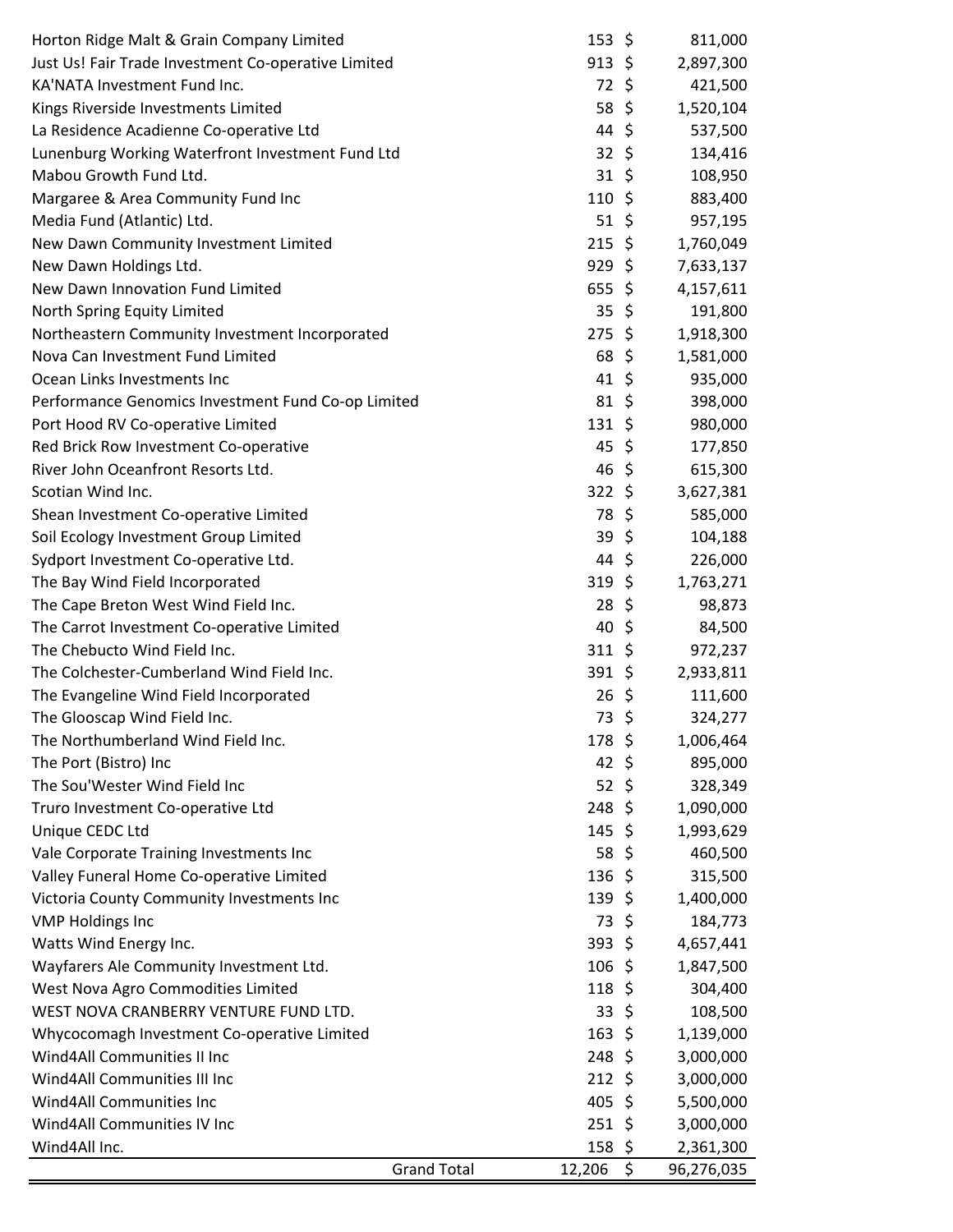## **Total Amount Raised Each Tax Year Per CEDIF**

| <b>CEDIF Name</b>                                   | <b>Tax Year</b> | # of Investments | <b>Amount Raised</b> |
|-----------------------------------------------------|-----------------|------------------|----------------------|
| <b>BCA Investment Co-operative Limited</b>          | 1999            | 200              | \$<br>703,000        |
| <b>CONCRETE INVESTMENTS LIMITED</b>                 | 1999            | 27               | \$<br>306,750        |
| WEST NOVA CRANBERRY VENTURE FUND LTD.               | 1999            | 33               | \$<br>108,500        |
| <b>BCA Investment Co-operative Limited</b>          | 2000            | 159              | \$<br>574,000        |
| HANTS VENTURES INC.                                 | 2000            | 54               | \$<br>432,582        |
| Northeastern Community Investment Incorporated      | 2000            | 50               | \$<br>258,000        |
| West Nova Agro Commodities Limited                  | 2000            | 90               | \$<br>125,900        |
| AD EQUITY INCORPORATED                              | 2001            | 46               | \$<br>448,230        |
| Baie Chedabucto Bay Investment Fund Ltd.            | 2001            | 36               | \$<br>405,000        |
| Northeastern Community Investment Incorporated      | 2001            | 67               | \$<br>452,900        |
| River John Oceanfront Resorts Ltd.                  | 2001            | 30               | \$<br>433,100        |
| The Bay Wind Field Incorporated                     | 2001            | 55               | \$<br>289,956        |
| The Evangeline Wind Field Incorporated              | 2001            | 26               | \$<br>111,600        |
| Vale Corporate Training Investments Inc             | 2001            | 35               | \$<br>297,500        |
| <b>VMP Holdings Inc</b>                             | 2001            | 73               | \$<br>184,773        |
| Baie Chedabucto Bay Investment Fund Ltd.            | 2002            | 31               | \$<br>422,000        |
| <b>BCA Investment Co-operative Limited</b>          | 2002            | 95               | \$<br>363,000        |
| Just Us! Fair Trade Investment Co-operative Limited | 2002            | 151              | \$<br>477,000        |
| North Spring Equity Limited                         | 2002            | 33               | \$<br>171,800        |
| Northeastern Community Investment Incorporated      | 2002            | 91               | \$<br>642,200        |
| River John Oceanfront Resorts Ltd.                  | 2002            | 16               | \$<br>182,200        |
| The Bay Wind Field Incorporated                     | 2002            | 35               | \$<br>175,535        |
| The Cape Breton West Wind Field Inc.                | 2002            | 28               | \$<br>98,873         |
| 4everSports Holdings Inc.                           | 2003            | 78               | \$<br>497,150        |
| <b>BCA Investment Co-operative Limited</b>          | 2003            | 68               | \$<br>272,000        |
| Black Business Community Investment Fund Ltd.       | 2003            | 41               | \$<br>109,500        |
| Just Us! Fair Trade Investment Co-operative Limited | 2003            | 98               | \$<br>241,800        |
| La Residence Acadienne Co-operative Ltd             | 2003            | 26               | \$<br>289,500        |
| New Dawn Holdings Ltd.                              | 2003            | 36               | \$<br>278,300        |
| North Spring Equity Limited                         | 2003            | 2                | \$<br>20,000         |
| Vale Corporate Training Investments Inc             | 2003            | 23               | \$<br>163,000        |
| Valley Funeral Home Co-operative Limited            | 2003            | 69               | \$<br>158,000        |
| Victoria County Community Investments Inc           | 2003            | 77               | \$<br>600,000        |
| <b>BCA Investment Co-operative Limited</b>          | 2004            | 36               | \$<br>129,000        |
| Black Business Community Investment Fund Ltd.       | 2004            | 31               | \$<br>94,800         |
| Cape Breton Waterside Developments Ltd.             | 2004            | 42               | \$<br>1,042,000      |
| Just Us! Fair Trade Investment Co-operative Limited | 2004            | 116              | \$<br>376,000        |
| La Residence Acadienne Co-operative Ltd             | 2004            | 18               | \$<br>248,000        |
| Northeastern Community Investment Incorporated      | 2004            | 40               | \$<br>331,700        |
| The Bay Wind Field Incorporated                     | 2004            | 44               | \$                   |
|                                                     | 2004            |                  | 243,569              |
| Truro Investment Co-operative Ltd                   |                 | 150              | \$<br>935,000        |
| Black Business Community Investment Fund Ltd.       | 2005            | 32               | \$<br>46,500         |
| Cape Breton Waterside Developments Ltd.             | 2005            | $\overline{2}$   | \$<br>50,000         |
| Just Us! Fair Trade Investment Co-operative Limited | 2005            | 93               | \$<br>331,000        |
| Media Fund (Atlantic) Ltd.                          | 2005            | 51               | \$<br>957,195        |
| Northeastern Community Investment Incorporated      | 2005            | 24               | \$<br>219,500        |
| Shean Investment Co-operative Limited               | 2005            | 73               | \$<br>570,000        |
| Sydport Investment Co-operative Ltd.                | 2005            | 44               | \$<br>226,000        |
| The Bay Wind Field Incorporated                     | 2005            | 36               | \$<br>268,592        |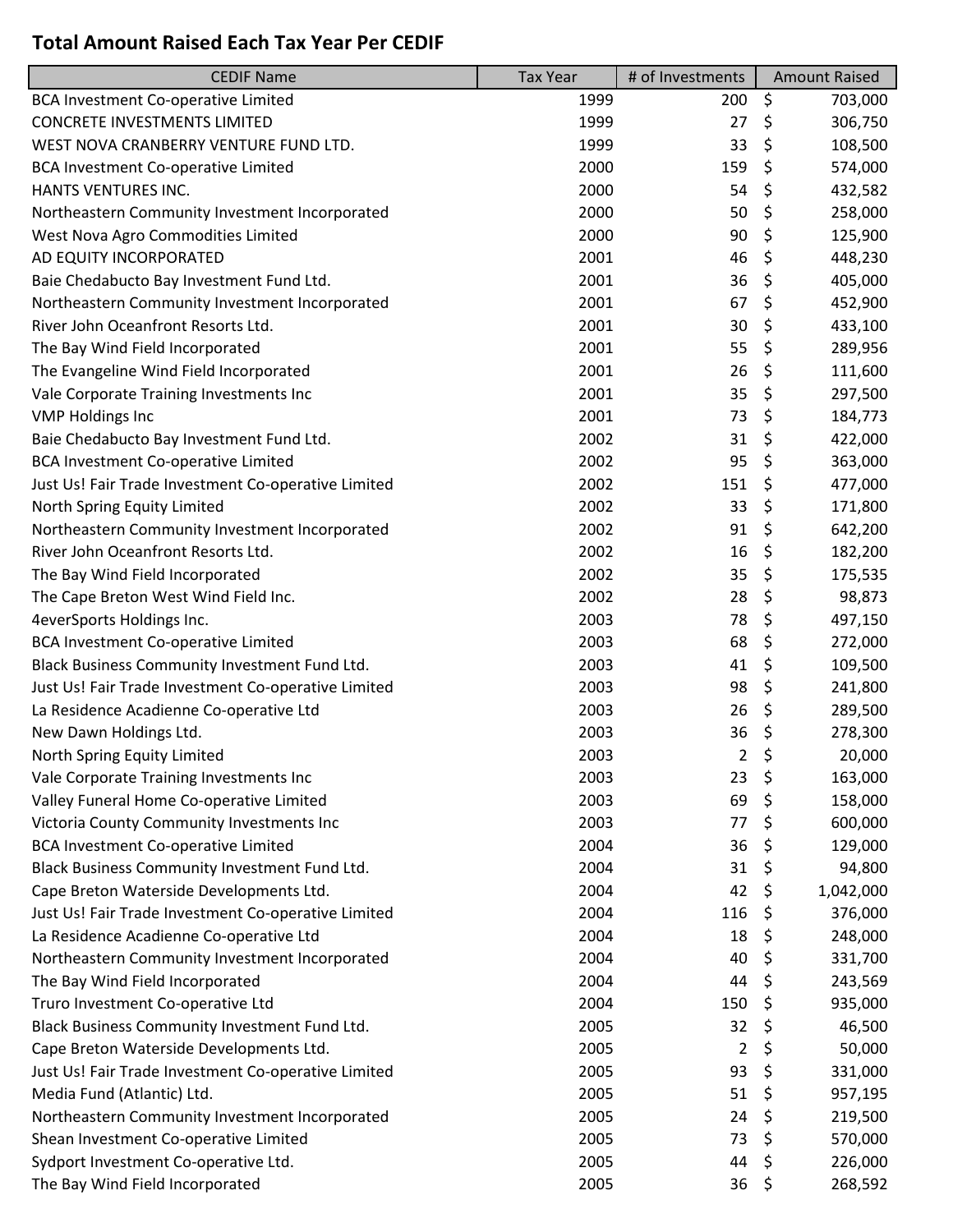| 36<br>\$<br>The Glooscap Wind Field Inc.<br>2005<br>146,000<br>The Northumberland Wind Field Inc.<br>\$<br>2005<br>42<br>134,994<br>\$<br>The Sou'Wester Wind Field Inc<br>32<br>2005<br>221,218<br>\$<br>Unique CEDC Ltd<br>2005<br>145<br>1,993,629<br>2006<br>36<br>\$<br>Antigonish Farm & Garden Community Investments Ltd.<br>155,000<br>\$<br>53<br>Antigonish Investments Limited<br>2006<br>627,000<br>\$<br>2006<br>21<br>Baie Chedabucto Bay Investment Fund Ltd.<br>503,000<br>\$<br>32<br>Black Business Community Investment Fund Ltd.<br>2006<br>58,500<br>\$<br>Dundee Holdings Company Limited<br>42<br>790,000<br>2006<br>\$<br>2006<br>69<br>198,000<br>Just Us! Fair Trade Investment Co-operative Limited<br>\$<br>25<br>New Dawn Holdings Ltd.<br>2006<br>332,500<br>\$<br>2006<br>3<br>Northeastern Community Investment Incorporated<br>14,000<br>\$<br>53<br>Port Hood RV Co-operative Limited<br>2006<br>435,000<br>\$<br>2006<br>5<br>Shean Investment Co-operative Limited<br>15,000<br>\$<br>2006<br>31<br>The Bay Wind Field Incorporated<br>277,410<br>\$<br>The Chebucto Wind Field Inc.<br>41<br>2006<br>114,540<br>\$<br>The Colchester-Cumberland Wind Field Inc.<br>2006<br>70<br>199,587<br>\$<br>The Glooscap Wind Field Inc.<br>2006<br>37<br>178,277<br>The Northumberland Wind Field Inc.<br>2006<br>42<br>\$<br>181,507<br>\$<br>The Port (Bistro) Inc<br>34<br>2006<br>820,000<br>\$<br>The Sou'Wester Wind Field Inc<br>2006<br>20<br>107,131<br>\$<br>2<br>Antigonish Investments Limited<br>2007<br>25,000<br>\$<br>35<br>Black Business Community Investment Fund Ltd.<br>2007<br>72,200<br>\$<br>Dundee Holdings Company Limited<br>2007<br>$\mathbf{1}$<br>10,000<br>26<br>\$<br>Evangeline Investments Fund Ltd<br>2007<br>133,333<br>\$<br>Just Us! Fair Trade Investment Co-operative Limited<br>2007<br>44<br>134,000<br>\$<br>Margaree & Area Community Fund Inc<br>2007<br>57<br>600,000<br>\$<br>New Dawn Holdings Ltd.<br>2007<br>70<br>676,877<br>\$<br>Port Hood RV Co-operative Limited<br>34<br>2007<br>255,000<br>\$<br>20<br>The Bay Wind Field Incorporated<br>2007<br>129,000<br>2007<br>62<br>\$<br>218,100<br>The Chebucto Wind Field Inc.<br>\$<br>The Colchester-Cumberland Wind Field Inc.<br>10<br>2007<br>31,000<br>\$<br>The Northumberland Wind Field Inc.<br>2007<br>6<br>20,158<br>\$<br>The Port (Bistro) Inc<br>2007<br>35,000<br>4<br>\$<br>Valley Funeral Home Co-operative Limited<br>2007<br>67<br>157,500<br>\$<br>Whycocomagh Investment Co-operative Limited<br>2007<br>60<br>367,000<br>\$<br>Antigonish Investments Limited<br>2008<br>33<br>328,300<br>\$<br>Baie Chedabucto Bay Investment Fund Ltd.<br>2008<br>16<br>271,000<br>\$<br>Evangeline Investments Fund Ltd<br>2008<br>2<br>53,333<br>\$<br>Farmers Market Investment Cooperative Ltd<br>2008<br>284<br>1,081,643<br>\$<br>73<br>Just Us! Fair Trade Investment Co-operative Limited<br>2008<br>195,000<br>\$<br>31<br>Lunenburg Working Waterfront Investment Fund Ltd<br>2008<br>129,416<br>\$<br>New Dawn Holdings Ltd.<br>2008<br>95<br>686,754<br>\$<br>Ocean Links Investments Inc<br>2008<br>23<br>650,000<br>\$<br>Performance Genomics Investment Fund Co-op Limited<br>2008<br>33<br>200,000<br>\$<br>12<br>Port Hood RV Co-operative Limited<br>2008<br>80,000<br>\$<br>39<br>Soil Ecology Investment Group Limited<br>2008<br>104,188<br>The Chebucto Wind Field Inc.<br>\$<br>2008<br>44<br>118,244<br>\$<br>Victoria County Community Investments Inc<br>2008<br>62<br>800,000<br>Whycocomagh Investment Co-operative Limited<br>2008<br>55<br>\$<br>215,000<br>\$<br>Antigonish Investments Limited<br>2009<br>37<br>463,300 | The Chebucto Wind Field Inc. | 2005 | 33 | \$<br>132,994 |
|-------------------------------------------------------------------------------------------------------------------------------------------------------------------------------------------------------------------------------------------------------------------------------------------------------------------------------------------------------------------------------------------------------------------------------------------------------------------------------------------------------------------------------------------------------------------------------------------------------------------------------------------------------------------------------------------------------------------------------------------------------------------------------------------------------------------------------------------------------------------------------------------------------------------------------------------------------------------------------------------------------------------------------------------------------------------------------------------------------------------------------------------------------------------------------------------------------------------------------------------------------------------------------------------------------------------------------------------------------------------------------------------------------------------------------------------------------------------------------------------------------------------------------------------------------------------------------------------------------------------------------------------------------------------------------------------------------------------------------------------------------------------------------------------------------------------------------------------------------------------------------------------------------------------------------------------------------------------------------------------------------------------------------------------------------------------------------------------------------------------------------------------------------------------------------------------------------------------------------------------------------------------------------------------------------------------------------------------------------------------------------------------------------------------------------------------------------------------------------------------------------------------------------------------------------------------------------------------------------------------------------------------------------------------------------------------------------------------------------------------------------------------------------------------------------------------------------------------------------------------------------------------------------------------------------------------------------------------------------------------------------------------------------------------------------------------------------------------------------------------------------------------------------------------------------------------------------------------------------------------------------------------------------------------------------------------------------------------------------------------------------------------------------------------------------------------------------------------------------------------------------------------------------------------------------------------------------------------------------------------------------------------------------------------------------------------------|------------------------------|------|----|---------------|
|                                                                                                                                                                                                                                                                                                                                                                                                                                                                                                                                                                                                                                                                                                                                                                                                                                                                                                                                                                                                                                                                                                                                                                                                                                                                                                                                                                                                                                                                                                                                                                                                                                                                                                                                                                                                                                                                                                                                                                                                                                                                                                                                                                                                                                                                                                                                                                                                                                                                                                                                                                                                                                                                                                                                                                                                                                                                                                                                                                                                                                                                                                                                                                                                                                                                                                                                                                                                                                                                                                                                                                                                                                                                                                 |                              |      |    |               |
|                                                                                                                                                                                                                                                                                                                                                                                                                                                                                                                                                                                                                                                                                                                                                                                                                                                                                                                                                                                                                                                                                                                                                                                                                                                                                                                                                                                                                                                                                                                                                                                                                                                                                                                                                                                                                                                                                                                                                                                                                                                                                                                                                                                                                                                                                                                                                                                                                                                                                                                                                                                                                                                                                                                                                                                                                                                                                                                                                                                                                                                                                                                                                                                                                                                                                                                                                                                                                                                                                                                                                                                                                                                                                                 |                              |      |    |               |
|                                                                                                                                                                                                                                                                                                                                                                                                                                                                                                                                                                                                                                                                                                                                                                                                                                                                                                                                                                                                                                                                                                                                                                                                                                                                                                                                                                                                                                                                                                                                                                                                                                                                                                                                                                                                                                                                                                                                                                                                                                                                                                                                                                                                                                                                                                                                                                                                                                                                                                                                                                                                                                                                                                                                                                                                                                                                                                                                                                                                                                                                                                                                                                                                                                                                                                                                                                                                                                                                                                                                                                                                                                                                                                 |                              |      |    |               |
|                                                                                                                                                                                                                                                                                                                                                                                                                                                                                                                                                                                                                                                                                                                                                                                                                                                                                                                                                                                                                                                                                                                                                                                                                                                                                                                                                                                                                                                                                                                                                                                                                                                                                                                                                                                                                                                                                                                                                                                                                                                                                                                                                                                                                                                                                                                                                                                                                                                                                                                                                                                                                                                                                                                                                                                                                                                                                                                                                                                                                                                                                                                                                                                                                                                                                                                                                                                                                                                                                                                                                                                                                                                                                                 |                              |      |    |               |
|                                                                                                                                                                                                                                                                                                                                                                                                                                                                                                                                                                                                                                                                                                                                                                                                                                                                                                                                                                                                                                                                                                                                                                                                                                                                                                                                                                                                                                                                                                                                                                                                                                                                                                                                                                                                                                                                                                                                                                                                                                                                                                                                                                                                                                                                                                                                                                                                                                                                                                                                                                                                                                                                                                                                                                                                                                                                                                                                                                                                                                                                                                                                                                                                                                                                                                                                                                                                                                                                                                                                                                                                                                                                                                 |                              |      |    |               |
|                                                                                                                                                                                                                                                                                                                                                                                                                                                                                                                                                                                                                                                                                                                                                                                                                                                                                                                                                                                                                                                                                                                                                                                                                                                                                                                                                                                                                                                                                                                                                                                                                                                                                                                                                                                                                                                                                                                                                                                                                                                                                                                                                                                                                                                                                                                                                                                                                                                                                                                                                                                                                                                                                                                                                                                                                                                                                                                                                                                                                                                                                                                                                                                                                                                                                                                                                                                                                                                                                                                                                                                                                                                                                                 |                              |      |    |               |
|                                                                                                                                                                                                                                                                                                                                                                                                                                                                                                                                                                                                                                                                                                                                                                                                                                                                                                                                                                                                                                                                                                                                                                                                                                                                                                                                                                                                                                                                                                                                                                                                                                                                                                                                                                                                                                                                                                                                                                                                                                                                                                                                                                                                                                                                                                                                                                                                                                                                                                                                                                                                                                                                                                                                                                                                                                                                                                                                                                                                                                                                                                                                                                                                                                                                                                                                                                                                                                                                                                                                                                                                                                                                                                 |                              |      |    |               |
|                                                                                                                                                                                                                                                                                                                                                                                                                                                                                                                                                                                                                                                                                                                                                                                                                                                                                                                                                                                                                                                                                                                                                                                                                                                                                                                                                                                                                                                                                                                                                                                                                                                                                                                                                                                                                                                                                                                                                                                                                                                                                                                                                                                                                                                                                                                                                                                                                                                                                                                                                                                                                                                                                                                                                                                                                                                                                                                                                                                                                                                                                                                                                                                                                                                                                                                                                                                                                                                                                                                                                                                                                                                                                                 |                              |      |    |               |
|                                                                                                                                                                                                                                                                                                                                                                                                                                                                                                                                                                                                                                                                                                                                                                                                                                                                                                                                                                                                                                                                                                                                                                                                                                                                                                                                                                                                                                                                                                                                                                                                                                                                                                                                                                                                                                                                                                                                                                                                                                                                                                                                                                                                                                                                                                                                                                                                                                                                                                                                                                                                                                                                                                                                                                                                                                                                                                                                                                                                                                                                                                                                                                                                                                                                                                                                                                                                                                                                                                                                                                                                                                                                                                 |                              |      |    |               |
|                                                                                                                                                                                                                                                                                                                                                                                                                                                                                                                                                                                                                                                                                                                                                                                                                                                                                                                                                                                                                                                                                                                                                                                                                                                                                                                                                                                                                                                                                                                                                                                                                                                                                                                                                                                                                                                                                                                                                                                                                                                                                                                                                                                                                                                                                                                                                                                                                                                                                                                                                                                                                                                                                                                                                                                                                                                                                                                                                                                                                                                                                                                                                                                                                                                                                                                                                                                                                                                                                                                                                                                                                                                                                                 |                              |      |    |               |
|                                                                                                                                                                                                                                                                                                                                                                                                                                                                                                                                                                                                                                                                                                                                                                                                                                                                                                                                                                                                                                                                                                                                                                                                                                                                                                                                                                                                                                                                                                                                                                                                                                                                                                                                                                                                                                                                                                                                                                                                                                                                                                                                                                                                                                                                                                                                                                                                                                                                                                                                                                                                                                                                                                                                                                                                                                                                                                                                                                                                                                                                                                                                                                                                                                                                                                                                                                                                                                                                                                                                                                                                                                                                                                 |                              |      |    |               |
|                                                                                                                                                                                                                                                                                                                                                                                                                                                                                                                                                                                                                                                                                                                                                                                                                                                                                                                                                                                                                                                                                                                                                                                                                                                                                                                                                                                                                                                                                                                                                                                                                                                                                                                                                                                                                                                                                                                                                                                                                                                                                                                                                                                                                                                                                                                                                                                                                                                                                                                                                                                                                                                                                                                                                                                                                                                                                                                                                                                                                                                                                                                                                                                                                                                                                                                                                                                                                                                                                                                                                                                                                                                                                                 |                              |      |    |               |
|                                                                                                                                                                                                                                                                                                                                                                                                                                                                                                                                                                                                                                                                                                                                                                                                                                                                                                                                                                                                                                                                                                                                                                                                                                                                                                                                                                                                                                                                                                                                                                                                                                                                                                                                                                                                                                                                                                                                                                                                                                                                                                                                                                                                                                                                                                                                                                                                                                                                                                                                                                                                                                                                                                                                                                                                                                                                                                                                                                                                                                                                                                                                                                                                                                                                                                                                                                                                                                                                                                                                                                                                                                                                                                 |                              |      |    |               |
|                                                                                                                                                                                                                                                                                                                                                                                                                                                                                                                                                                                                                                                                                                                                                                                                                                                                                                                                                                                                                                                                                                                                                                                                                                                                                                                                                                                                                                                                                                                                                                                                                                                                                                                                                                                                                                                                                                                                                                                                                                                                                                                                                                                                                                                                                                                                                                                                                                                                                                                                                                                                                                                                                                                                                                                                                                                                                                                                                                                                                                                                                                                                                                                                                                                                                                                                                                                                                                                                                                                                                                                                                                                                                                 |                              |      |    |               |
|                                                                                                                                                                                                                                                                                                                                                                                                                                                                                                                                                                                                                                                                                                                                                                                                                                                                                                                                                                                                                                                                                                                                                                                                                                                                                                                                                                                                                                                                                                                                                                                                                                                                                                                                                                                                                                                                                                                                                                                                                                                                                                                                                                                                                                                                                                                                                                                                                                                                                                                                                                                                                                                                                                                                                                                                                                                                                                                                                                                                                                                                                                                                                                                                                                                                                                                                                                                                                                                                                                                                                                                                                                                                                                 |                              |      |    |               |
|                                                                                                                                                                                                                                                                                                                                                                                                                                                                                                                                                                                                                                                                                                                                                                                                                                                                                                                                                                                                                                                                                                                                                                                                                                                                                                                                                                                                                                                                                                                                                                                                                                                                                                                                                                                                                                                                                                                                                                                                                                                                                                                                                                                                                                                                                                                                                                                                                                                                                                                                                                                                                                                                                                                                                                                                                                                                                                                                                                                                                                                                                                                                                                                                                                                                                                                                                                                                                                                                                                                                                                                                                                                                                                 |                              |      |    |               |
|                                                                                                                                                                                                                                                                                                                                                                                                                                                                                                                                                                                                                                                                                                                                                                                                                                                                                                                                                                                                                                                                                                                                                                                                                                                                                                                                                                                                                                                                                                                                                                                                                                                                                                                                                                                                                                                                                                                                                                                                                                                                                                                                                                                                                                                                                                                                                                                                                                                                                                                                                                                                                                                                                                                                                                                                                                                                                                                                                                                                                                                                                                                                                                                                                                                                                                                                                                                                                                                                                                                                                                                                                                                                                                 |                              |      |    |               |
|                                                                                                                                                                                                                                                                                                                                                                                                                                                                                                                                                                                                                                                                                                                                                                                                                                                                                                                                                                                                                                                                                                                                                                                                                                                                                                                                                                                                                                                                                                                                                                                                                                                                                                                                                                                                                                                                                                                                                                                                                                                                                                                                                                                                                                                                                                                                                                                                                                                                                                                                                                                                                                                                                                                                                                                                                                                                                                                                                                                                                                                                                                                                                                                                                                                                                                                                                                                                                                                                                                                                                                                                                                                                                                 |                              |      |    |               |
|                                                                                                                                                                                                                                                                                                                                                                                                                                                                                                                                                                                                                                                                                                                                                                                                                                                                                                                                                                                                                                                                                                                                                                                                                                                                                                                                                                                                                                                                                                                                                                                                                                                                                                                                                                                                                                                                                                                                                                                                                                                                                                                                                                                                                                                                                                                                                                                                                                                                                                                                                                                                                                                                                                                                                                                                                                                                                                                                                                                                                                                                                                                                                                                                                                                                                                                                                                                                                                                                                                                                                                                                                                                                                                 |                              |      |    |               |
|                                                                                                                                                                                                                                                                                                                                                                                                                                                                                                                                                                                                                                                                                                                                                                                                                                                                                                                                                                                                                                                                                                                                                                                                                                                                                                                                                                                                                                                                                                                                                                                                                                                                                                                                                                                                                                                                                                                                                                                                                                                                                                                                                                                                                                                                                                                                                                                                                                                                                                                                                                                                                                                                                                                                                                                                                                                                                                                                                                                                                                                                                                                                                                                                                                                                                                                                                                                                                                                                                                                                                                                                                                                                                                 |                              |      |    |               |
|                                                                                                                                                                                                                                                                                                                                                                                                                                                                                                                                                                                                                                                                                                                                                                                                                                                                                                                                                                                                                                                                                                                                                                                                                                                                                                                                                                                                                                                                                                                                                                                                                                                                                                                                                                                                                                                                                                                                                                                                                                                                                                                                                                                                                                                                                                                                                                                                                                                                                                                                                                                                                                                                                                                                                                                                                                                                                                                                                                                                                                                                                                                                                                                                                                                                                                                                                                                                                                                                                                                                                                                                                                                                                                 |                              |      |    |               |
|                                                                                                                                                                                                                                                                                                                                                                                                                                                                                                                                                                                                                                                                                                                                                                                                                                                                                                                                                                                                                                                                                                                                                                                                                                                                                                                                                                                                                                                                                                                                                                                                                                                                                                                                                                                                                                                                                                                                                                                                                                                                                                                                                                                                                                                                                                                                                                                                                                                                                                                                                                                                                                                                                                                                                                                                                                                                                                                                                                                                                                                                                                                                                                                                                                                                                                                                                                                                                                                                                                                                                                                                                                                                                                 |                              |      |    |               |
|                                                                                                                                                                                                                                                                                                                                                                                                                                                                                                                                                                                                                                                                                                                                                                                                                                                                                                                                                                                                                                                                                                                                                                                                                                                                                                                                                                                                                                                                                                                                                                                                                                                                                                                                                                                                                                                                                                                                                                                                                                                                                                                                                                                                                                                                                                                                                                                                                                                                                                                                                                                                                                                                                                                                                                                                                                                                                                                                                                                                                                                                                                                                                                                                                                                                                                                                                                                                                                                                                                                                                                                                                                                                                                 |                              |      |    |               |
|                                                                                                                                                                                                                                                                                                                                                                                                                                                                                                                                                                                                                                                                                                                                                                                                                                                                                                                                                                                                                                                                                                                                                                                                                                                                                                                                                                                                                                                                                                                                                                                                                                                                                                                                                                                                                                                                                                                                                                                                                                                                                                                                                                                                                                                                                                                                                                                                                                                                                                                                                                                                                                                                                                                                                                                                                                                                                                                                                                                                                                                                                                                                                                                                                                                                                                                                                                                                                                                                                                                                                                                                                                                                                                 |                              |      |    |               |
|                                                                                                                                                                                                                                                                                                                                                                                                                                                                                                                                                                                                                                                                                                                                                                                                                                                                                                                                                                                                                                                                                                                                                                                                                                                                                                                                                                                                                                                                                                                                                                                                                                                                                                                                                                                                                                                                                                                                                                                                                                                                                                                                                                                                                                                                                                                                                                                                                                                                                                                                                                                                                                                                                                                                                                                                                                                                                                                                                                                                                                                                                                                                                                                                                                                                                                                                                                                                                                                                                                                                                                                                                                                                                                 |                              |      |    |               |
|                                                                                                                                                                                                                                                                                                                                                                                                                                                                                                                                                                                                                                                                                                                                                                                                                                                                                                                                                                                                                                                                                                                                                                                                                                                                                                                                                                                                                                                                                                                                                                                                                                                                                                                                                                                                                                                                                                                                                                                                                                                                                                                                                                                                                                                                                                                                                                                                                                                                                                                                                                                                                                                                                                                                                                                                                                                                                                                                                                                                                                                                                                                                                                                                                                                                                                                                                                                                                                                                                                                                                                                                                                                                                                 |                              |      |    |               |
|                                                                                                                                                                                                                                                                                                                                                                                                                                                                                                                                                                                                                                                                                                                                                                                                                                                                                                                                                                                                                                                                                                                                                                                                                                                                                                                                                                                                                                                                                                                                                                                                                                                                                                                                                                                                                                                                                                                                                                                                                                                                                                                                                                                                                                                                                                                                                                                                                                                                                                                                                                                                                                                                                                                                                                                                                                                                                                                                                                                                                                                                                                                                                                                                                                                                                                                                                                                                                                                                                                                                                                                                                                                                                                 |                              |      |    |               |
|                                                                                                                                                                                                                                                                                                                                                                                                                                                                                                                                                                                                                                                                                                                                                                                                                                                                                                                                                                                                                                                                                                                                                                                                                                                                                                                                                                                                                                                                                                                                                                                                                                                                                                                                                                                                                                                                                                                                                                                                                                                                                                                                                                                                                                                                                                                                                                                                                                                                                                                                                                                                                                                                                                                                                                                                                                                                                                                                                                                                                                                                                                                                                                                                                                                                                                                                                                                                                                                                                                                                                                                                                                                                                                 |                              |      |    |               |
|                                                                                                                                                                                                                                                                                                                                                                                                                                                                                                                                                                                                                                                                                                                                                                                                                                                                                                                                                                                                                                                                                                                                                                                                                                                                                                                                                                                                                                                                                                                                                                                                                                                                                                                                                                                                                                                                                                                                                                                                                                                                                                                                                                                                                                                                                                                                                                                                                                                                                                                                                                                                                                                                                                                                                                                                                                                                                                                                                                                                                                                                                                                                                                                                                                                                                                                                                                                                                                                                                                                                                                                                                                                                                                 |                              |      |    |               |
|                                                                                                                                                                                                                                                                                                                                                                                                                                                                                                                                                                                                                                                                                                                                                                                                                                                                                                                                                                                                                                                                                                                                                                                                                                                                                                                                                                                                                                                                                                                                                                                                                                                                                                                                                                                                                                                                                                                                                                                                                                                                                                                                                                                                                                                                                                                                                                                                                                                                                                                                                                                                                                                                                                                                                                                                                                                                                                                                                                                                                                                                                                                                                                                                                                                                                                                                                                                                                                                                                                                                                                                                                                                                                                 |                              |      |    |               |
|                                                                                                                                                                                                                                                                                                                                                                                                                                                                                                                                                                                                                                                                                                                                                                                                                                                                                                                                                                                                                                                                                                                                                                                                                                                                                                                                                                                                                                                                                                                                                                                                                                                                                                                                                                                                                                                                                                                                                                                                                                                                                                                                                                                                                                                                                                                                                                                                                                                                                                                                                                                                                                                                                                                                                                                                                                                                                                                                                                                                                                                                                                                                                                                                                                                                                                                                                                                                                                                                                                                                                                                                                                                                                                 |                              |      |    |               |
|                                                                                                                                                                                                                                                                                                                                                                                                                                                                                                                                                                                                                                                                                                                                                                                                                                                                                                                                                                                                                                                                                                                                                                                                                                                                                                                                                                                                                                                                                                                                                                                                                                                                                                                                                                                                                                                                                                                                                                                                                                                                                                                                                                                                                                                                                                                                                                                                                                                                                                                                                                                                                                                                                                                                                                                                                                                                                                                                                                                                                                                                                                                                                                                                                                                                                                                                                                                                                                                                                                                                                                                                                                                                                                 |                              |      |    |               |
|                                                                                                                                                                                                                                                                                                                                                                                                                                                                                                                                                                                                                                                                                                                                                                                                                                                                                                                                                                                                                                                                                                                                                                                                                                                                                                                                                                                                                                                                                                                                                                                                                                                                                                                                                                                                                                                                                                                                                                                                                                                                                                                                                                                                                                                                                                                                                                                                                                                                                                                                                                                                                                                                                                                                                                                                                                                                                                                                                                                                                                                                                                                                                                                                                                                                                                                                                                                                                                                                                                                                                                                                                                                                                                 |                              |      |    |               |
|                                                                                                                                                                                                                                                                                                                                                                                                                                                                                                                                                                                                                                                                                                                                                                                                                                                                                                                                                                                                                                                                                                                                                                                                                                                                                                                                                                                                                                                                                                                                                                                                                                                                                                                                                                                                                                                                                                                                                                                                                                                                                                                                                                                                                                                                                                                                                                                                                                                                                                                                                                                                                                                                                                                                                                                                                                                                                                                                                                                                                                                                                                                                                                                                                                                                                                                                                                                                                                                                                                                                                                                                                                                                                                 |                              |      |    |               |
|                                                                                                                                                                                                                                                                                                                                                                                                                                                                                                                                                                                                                                                                                                                                                                                                                                                                                                                                                                                                                                                                                                                                                                                                                                                                                                                                                                                                                                                                                                                                                                                                                                                                                                                                                                                                                                                                                                                                                                                                                                                                                                                                                                                                                                                                                                                                                                                                                                                                                                                                                                                                                                                                                                                                                                                                                                                                                                                                                                                                                                                                                                                                                                                                                                                                                                                                                                                                                                                                                                                                                                                                                                                                                                 |                              |      |    |               |
|                                                                                                                                                                                                                                                                                                                                                                                                                                                                                                                                                                                                                                                                                                                                                                                                                                                                                                                                                                                                                                                                                                                                                                                                                                                                                                                                                                                                                                                                                                                                                                                                                                                                                                                                                                                                                                                                                                                                                                                                                                                                                                                                                                                                                                                                                                                                                                                                                                                                                                                                                                                                                                                                                                                                                                                                                                                                                                                                                                                                                                                                                                                                                                                                                                                                                                                                                                                                                                                                                                                                                                                                                                                                                                 |                              |      |    |               |
|                                                                                                                                                                                                                                                                                                                                                                                                                                                                                                                                                                                                                                                                                                                                                                                                                                                                                                                                                                                                                                                                                                                                                                                                                                                                                                                                                                                                                                                                                                                                                                                                                                                                                                                                                                                                                                                                                                                                                                                                                                                                                                                                                                                                                                                                                                                                                                                                                                                                                                                                                                                                                                                                                                                                                                                                                                                                                                                                                                                                                                                                                                                                                                                                                                                                                                                                                                                                                                                                                                                                                                                                                                                                                                 |                              |      |    |               |
|                                                                                                                                                                                                                                                                                                                                                                                                                                                                                                                                                                                                                                                                                                                                                                                                                                                                                                                                                                                                                                                                                                                                                                                                                                                                                                                                                                                                                                                                                                                                                                                                                                                                                                                                                                                                                                                                                                                                                                                                                                                                                                                                                                                                                                                                                                                                                                                                                                                                                                                                                                                                                                                                                                                                                                                                                                                                                                                                                                                                                                                                                                                                                                                                                                                                                                                                                                                                                                                                                                                                                                                                                                                                                                 |                              |      |    |               |
|                                                                                                                                                                                                                                                                                                                                                                                                                                                                                                                                                                                                                                                                                                                                                                                                                                                                                                                                                                                                                                                                                                                                                                                                                                                                                                                                                                                                                                                                                                                                                                                                                                                                                                                                                                                                                                                                                                                                                                                                                                                                                                                                                                                                                                                                                                                                                                                                                                                                                                                                                                                                                                                                                                                                                                                                                                                                                                                                                                                                                                                                                                                                                                                                                                                                                                                                                                                                                                                                                                                                                                                                                                                                                                 |                              |      |    |               |
|                                                                                                                                                                                                                                                                                                                                                                                                                                                                                                                                                                                                                                                                                                                                                                                                                                                                                                                                                                                                                                                                                                                                                                                                                                                                                                                                                                                                                                                                                                                                                                                                                                                                                                                                                                                                                                                                                                                                                                                                                                                                                                                                                                                                                                                                                                                                                                                                                                                                                                                                                                                                                                                                                                                                                                                                                                                                                                                                                                                                                                                                                                                                                                                                                                                                                                                                                                                                                                                                                                                                                                                                                                                                                                 |                              |      |    |               |
|                                                                                                                                                                                                                                                                                                                                                                                                                                                                                                                                                                                                                                                                                                                                                                                                                                                                                                                                                                                                                                                                                                                                                                                                                                                                                                                                                                                                                                                                                                                                                                                                                                                                                                                                                                                                                                                                                                                                                                                                                                                                                                                                                                                                                                                                                                                                                                                                                                                                                                                                                                                                                                                                                                                                                                                                                                                                                                                                                                                                                                                                                                                                                                                                                                                                                                                                                                                                                                                                                                                                                                                                                                                                                                 |                              |      |    |               |
|                                                                                                                                                                                                                                                                                                                                                                                                                                                                                                                                                                                                                                                                                                                                                                                                                                                                                                                                                                                                                                                                                                                                                                                                                                                                                                                                                                                                                                                                                                                                                                                                                                                                                                                                                                                                                                                                                                                                                                                                                                                                                                                                                                                                                                                                                                                                                                                                                                                                                                                                                                                                                                                                                                                                                                                                                                                                                                                                                                                                                                                                                                                                                                                                                                                                                                                                                                                                                                                                                                                                                                                                                                                                                                 |                              |      |    |               |
|                                                                                                                                                                                                                                                                                                                                                                                                                                                                                                                                                                                                                                                                                                                                                                                                                                                                                                                                                                                                                                                                                                                                                                                                                                                                                                                                                                                                                                                                                                                                                                                                                                                                                                                                                                                                                                                                                                                                                                                                                                                                                                                                                                                                                                                                                                                                                                                                                                                                                                                                                                                                                                                                                                                                                                                                                                                                                                                                                                                                                                                                                                                                                                                                                                                                                                                                                                                                                                                                                                                                                                                                                                                                                                 |                              |      |    |               |
|                                                                                                                                                                                                                                                                                                                                                                                                                                                                                                                                                                                                                                                                                                                                                                                                                                                                                                                                                                                                                                                                                                                                                                                                                                                                                                                                                                                                                                                                                                                                                                                                                                                                                                                                                                                                                                                                                                                                                                                                                                                                                                                                                                                                                                                                                                                                                                                                                                                                                                                                                                                                                                                                                                                                                                                                                                                                                                                                                                                                                                                                                                                                                                                                                                                                                                                                                                                                                                                                                                                                                                                                                                                                                                 |                              |      |    |               |
|                                                                                                                                                                                                                                                                                                                                                                                                                                                                                                                                                                                                                                                                                                                                                                                                                                                                                                                                                                                                                                                                                                                                                                                                                                                                                                                                                                                                                                                                                                                                                                                                                                                                                                                                                                                                                                                                                                                                                                                                                                                                                                                                                                                                                                                                                                                                                                                                                                                                                                                                                                                                                                                                                                                                                                                                                                                                                                                                                                                                                                                                                                                                                                                                                                                                                                                                                                                                                                                                                                                                                                                                                                                                                                 |                              |      |    |               |
|                                                                                                                                                                                                                                                                                                                                                                                                                                                                                                                                                                                                                                                                                                                                                                                                                                                                                                                                                                                                                                                                                                                                                                                                                                                                                                                                                                                                                                                                                                                                                                                                                                                                                                                                                                                                                                                                                                                                                                                                                                                                                                                                                                                                                                                                                                                                                                                                                                                                                                                                                                                                                                                                                                                                                                                                                                                                                                                                                                                                                                                                                                                                                                                                                                                                                                                                                                                                                                                                                                                                                                                                                                                                                                 |                              |      |    |               |
|                                                                                                                                                                                                                                                                                                                                                                                                                                                                                                                                                                                                                                                                                                                                                                                                                                                                                                                                                                                                                                                                                                                                                                                                                                                                                                                                                                                                                                                                                                                                                                                                                                                                                                                                                                                                                                                                                                                                                                                                                                                                                                                                                                                                                                                                                                                                                                                                                                                                                                                                                                                                                                                                                                                                                                                                                                                                                                                                                                                                                                                                                                                                                                                                                                                                                                                                                                                                                                                                                                                                                                                                                                                                                                 |                              |      |    |               |
|                                                                                                                                                                                                                                                                                                                                                                                                                                                                                                                                                                                                                                                                                                                                                                                                                                                                                                                                                                                                                                                                                                                                                                                                                                                                                                                                                                                                                                                                                                                                                                                                                                                                                                                                                                                                                                                                                                                                                                                                                                                                                                                                                                                                                                                                                                                                                                                                                                                                                                                                                                                                                                                                                                                                                                                                                                                                                                                                                                                                                                                                                                                                                                                                                                                                                                                                                                                                                                                                                                                                                                                                                                                                                                 |                              |      |    |               |
|                                                                                                                                                                                                                                                                                                                                                                                                                                                                                                                                                                                                                                                                                                                                                                                                                                                                                                                                                                                                                                                                                                                                                                                                                                                                                                                                                                                                                                                                                                                                                                                                                                                                                                                                                                                                                                                                                                                                                                                                                                                                                                                                                                                                                                                                                                                                                                                                                                                                                                                                                                                                                                                                                                                                                                                                                                                                                                                                                                                                                                                                                                                                                                                                                                                                                                                                                                                                                                                                                                                                                                                                                                                                                                 |                              |      |    |               |
|                                                                                                                                                                                                                                                                                                                                                                                                                                                                                                                                                                                                                                                                                                                                                                                                                                                                                                                                                                                                                                                                                                                                                                                                                                                                                                                                                                                                                                                                                                                                                                                                                                                                                                                                                                                                                                                                                                                                                                                                                                                                                                                                                                                                                                                                                                                                                                                                                                                                                                                                                                                                                                                                                                                                                                                                                                                                                                                                                                                                                                                                                                                                                                                                                                                                                                                                                                                                                                                                                                                                                                                                                                                                                                 |                              |      |    |               |
|                                                                                                                                                                                                                                                                                                                                                                                                                                                                                                                                                                                                                                                                                                                                                                                                                                                                                                                                                                                                                                                                                                                                                                                                                                                                                                                                                                                                                                                                                                                                                                                                                                                                                                                                                                                                                                                                                                                                                                                                                                                                                                                                                                                                                                                                                                                                                                                                                                                                                                                                                                                                                                                                                                                                                                                                                                                                                                                                                                                                                                                                                                                                                                                                                                                                                                                                                                                                                                                                                                                                                                                                                                                                                                 |                              |      |    |               |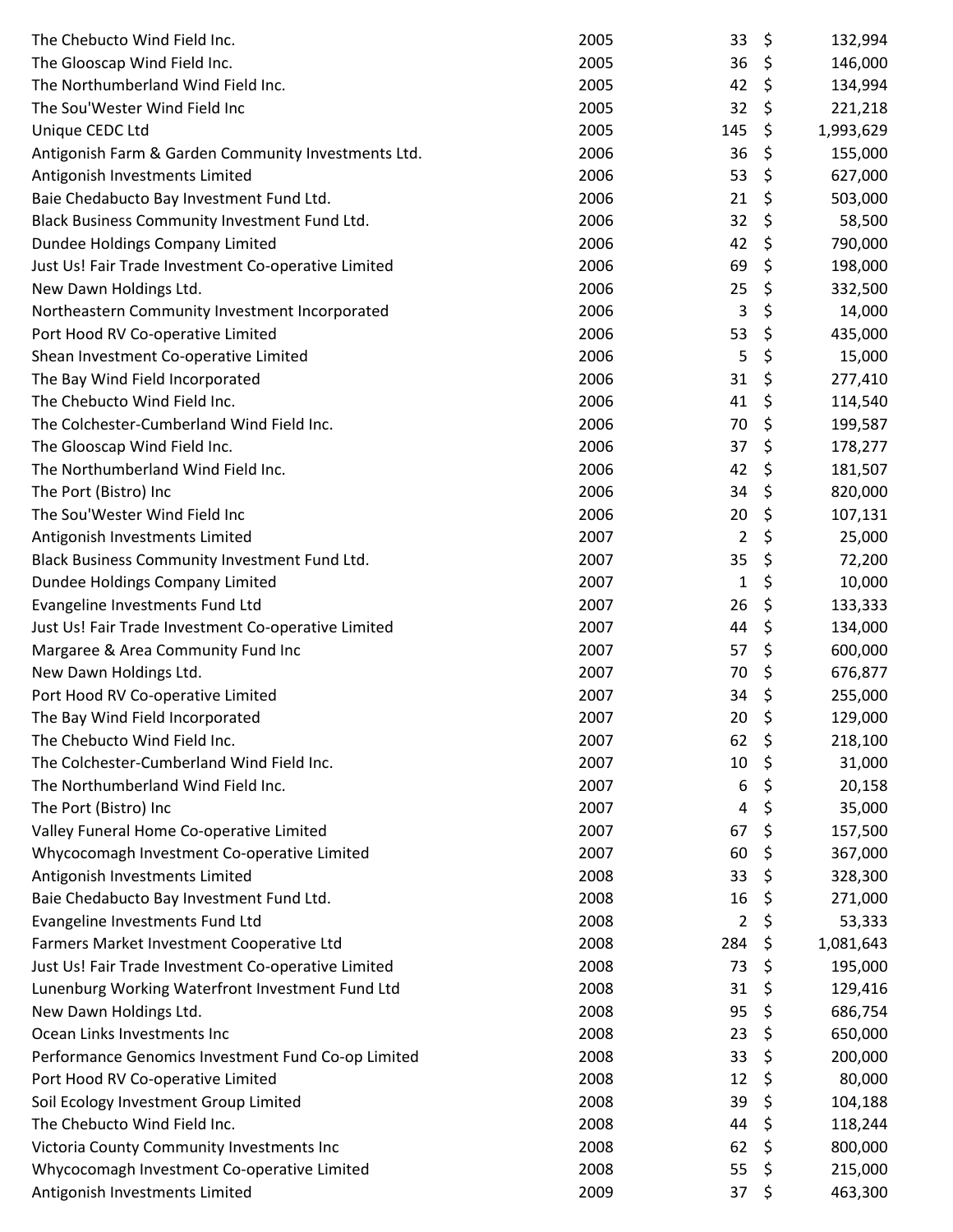| Baie Chedabucto Bay Investment Fund Ltd.                | 2009 | 2   | \$<br>85,000    |
|---------------------------------------------------------|------|-----|-----------------|
| <b>BCA Venture Capital Incorporated</b>                 | 2009 | 33  | \$<br>600,000   |
| Black Business Community Investment Fund Ltd.           | 2009 | 29  | \$<br>48,000    |
| Dundee Holdings Company Limited                         | 2009 | 8   | \$<br>190,000   |
| Farmers Market Investment Cooperative Ltd               | 2009 | 124 | \$<br>586,063   |
| Home Safe Living Investment Ltd.                        | 2009 | 32  | \$<br>257,500   |
| Just Us! Fair Trade Investment Co-operative Limited     | 2009 | 87  | \$<br>255,000   |
| Lunenburg Working Waterfront Investment Fund Ltd        | 2009 | 1   | \$<br>5,000     |
| New Dawn Holdings Ltd.                                  | 2009 | 129 | \$<br>945,259   |
| Ocean Links Investments Inc                             | 2009 | 18  | \$<br>285,000   |
| Performance Genomics Investment Fund Co-op Limited      | 2009 | 30  | \$<br>187,500   |
| Port Hood RV Co-operative Limited                       | 2009 | 20  | \$<br>150,000   |
| The Chebucto Wind Field Inc.                            | 2009 | 5   | \$<br>6,800     |
| The Colchester-Cumberland Wind Field Inc.               | 2009 | 55  | \$<br>440,555   |
| Truro Investment Co-operative Ltd                       | 2009 | 98  | \$<br>155,000   |
| Antigonish Investments Limited                          | 2010 | 32  | \$<br>385,400   |
| <b>BCA Green Energy Limited</b>                         | 2010 | 26  | \$<br>273,900   |
| Black Business Community Investment Fund Ltd.           | 2010 | 20  | \$<br>35,500    |
| Farmers Market Investment Cooperative Ltd               | 2010 | 28  | \$<br>59,050    |
| Home Safe Living Investment Ltd.                        | 2010 | 4   | \$<br>38,000    |
| Just Us! Fair Trade Investment Co-operative Limited     | 2010 | 53  | \$<br>256,000   |
| New Dawn Holdings Ltd.                                  | 2010 | 248 | \$<br>2,481,844 |
| Port Hood RV Co-operative Limited                       | 2010 | 12  | \$<br>60,000    |
| Red Brick Row Investment Co-operative                   | 2010 | 35  | \$<br>111,250   |
| The Bay Wind Field Incorporated                         | 2010 | 11  | \$<br>71,400    |
| The Chebucto Wind Field Inc.                            | 2010 | 89  | \$<br>279,993   |
| The Colchester-Cumberland Wind Field Inc.               | 2010 | 83  | \$<br>701,042   |
| The Northumberland Wind Field Inc.                      | 2010 | 25  | \$<br>140,244   |
| Watts Wind Energy Inc.                                  | 2010 | 58  | \$<br>1,433,868 |
| Antigonish Investments Limited                          | 2011 | 33  | \$<br>381,700   |
| Aphrodite Investors Group Inc.                          | 2011 | 30  | \$<br>210,000   |
| Black Business Community Investment Fund Ltd.           | 2011 | 25  | \$<br>43,380    |
| Celtic Current Inc.                                     | 2011 | 62  | \$<br>851,654   |
| East Coast Organic Milk Investment Co-operative Limited | 2011 | 31  | \$<br>85,000    |
| FarmWorks Investment Co-operative Limited               | 2011 | 102 | \$<br>223,500   |
| Home Safe Living Investment Ltd.                        | 2011 | 26  | \$<br>184,105   |
| Just Us! Fair Trade Investment Co-operative Limited     | 2011 | 70  | \$<br>232,000   |
| KA'NATA Investment Fund Inc.                            | 2011 | 51  | \$<br>306,500   |
| Mabou Growth Fund Ltd.                                  | 2011 | 31  | \$<br>108,950   |
| New Dawn Community Investment Limited                   | 2011 | 189 | \$<br>1,481,121 |
| Red Brick Row Investment Co-operative                   | 2011 | 10  | \$<br>66,600    |
| The Bay Wind Field Incorporated                         | 2011 | 51  | \$<br>235,999   |
| The Chebucto Wind Field Inc.                            | 2011 | 1   | \$<br>1,000     |
| The Colchester-Cumberland Wind Field Inc.               | 2011 | 115 | \$<br>1,065,071 |
| The Northumberland Wind Field Inc.                      | 2011 | 17  | \$<br>109,750   |
| Wind4All Inc.                                           | 2011 | 154 | \$<br>2,350,900 |
| Antigonish Farm & Garden Community Investments Ltd.     | 2012 | 20  | \$<br>79,000    |
| Antigonish Investments Limited                          | 2012 | 32  | \$<br>341,400   |
| Black Business Community Investment Fund Ltd.           | 2012 | 24  | \$<br>52,800    |
| Celtic Current Inc.                                     | 2012 | 62  | \$<br>777,862   |
| East Coast Organic Milk Investment Co-operative Limited | 2012 | 23  | \$<br>61,000    |
| FarmWorks Investment Co-operative Limited               | 2012 | 78  | \$<br>225,300   |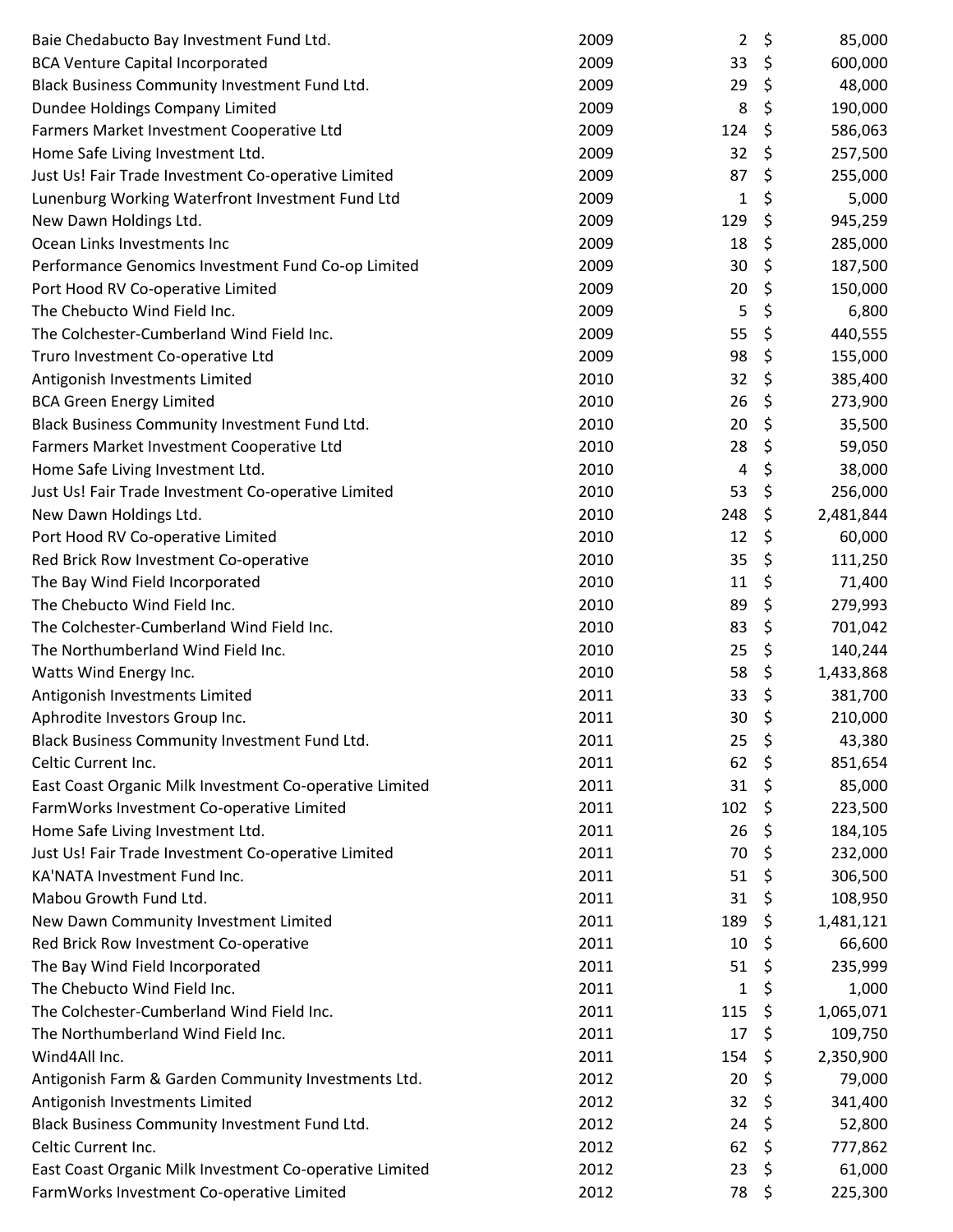| Home Safe Living Investment Ltd.                        | 2012 | 1              | \$<br>4,000     |
|---------------------------------------------------------|------|----------------|-----------------|
| Just Us! Fair Trade Investment Co-operative Limited     | 2012 | 59             | \$<br>201,500   |
| KA'NATA Investment Fund Inc.                            | 2012 | 21             | \$<br>115,000   |
| New Dawn Innovation Fund Limited                        | 2012 | 187            | \$<br>1,386,689 |
| The Bay Wind Field Incorporated                         | 2012 | 7              | \$<br>31,560    |
| The Chebucto Wind Field Inc.                            | 2012 | 36             | \$<br>100,566   |
| The Colchester-Cumberland Wind Field Inc.               | 2012 | 19             | \$<br>153,086   |
| The Northumberland Wind Field Inc.                      | 2012 | 14             | \$<br>116,109   |
| Watts Wind Energy Inc.                                  | 2012 | 68             | \$<br>1,332,479 |
| Wind4All Communities Inc                                | 2012 | 405            | \$<br>5,500,000 |
| Antigonish Investments Limited                          | 2013 | 23             | \$<br>302,100   |
| Black Business Community Investment Fund Ltd.           | 2013 | 29             | \$<br>76,000    |
| Celtic Current Inc.                                     | 2013 | 75             | \$<br>953,870   |
| Chebucto Pockwock Lake Wind Field Limited               | 2013 | 46             | \$<br>911,500   |
| East Coast Organic Milk Investment Co-operative Limited | 2013 | $\overline{2}$ | \$<br>4,500     |
| FarmWorks Investment Co-operative Limited               | 2013 | 72             | \$<br>240,000   |
| Fundy Tidal Inc.                                        | 2013 | 36             | \$<br>163,697   |
| Margaree & Area Community Fund Inc                      | 2013 | 27             | \$<br>105,900   |
| New Dawn Innovation Fund Limited                        | 2013 | 198            | \$<br>1,190,066 |
| Scotian Wind Inc.                                       | 2013 | 107            | \$<br>222,174   |
| The Bay Wind Field Incorporated                         | 2013 | 21             | \$<br>35,550    |
| The Northumberland Wind Field Inc.                      | 2013 | 12             | \$<br>126,750   |
| Watts Wind Energy Inc.                                  | 2013 | 27             | \$<br>390,510   |
| Whycocomagh Investment Co-operative Limited             | 2013 | 48             | \$<br>557,000   |
| Wind4All Communities II Inc                             | 2013 | 248            | \$<br>3,000,000 |
| Antigonish Investments Limited                          | 2014 | 17             | \$<br>129,300   |
| BCA Growth Fund Ltd.                                    | 2014 | 26             | \$<br>296,366   |
| Black Business Community Investment Fund Ltd.           | 2014 | 20             | \$<br>46,900    |
| Celtic Current Inc.                                     | 2014 | 56             | \$<br>501,915   |
| Chebucto Pockwock Lake Wind Field Limited               | 2014 | 7              | \$<br>88,500    |
| Chebucto Terence Bay Wind Field Limited                 | 2014 | 36             | \$<br>630,000   |
| FarmWorks Investment Co-operative Limited               | 2014 | 96             | \$<br>343,900   |
| Horton Ridge Malt & Grain Company Limited               | 2014 | 75             | \$<br>378,000   |
| Kings Riverside Investments Limited                     | 2014 | 29             | \$<br>988,104   |
| Margaree & Area Community Fund Inc                      | 2014 | 26             | \$<br>177,500   |
| New Dawn Innovation Fund Limited                        | 2014 | 270            | \$<br>1,580,856 |
| Performance Genomics Investment Fund Co-op Limited      | 2014 | 18             | \$<br>10,500    |
| The Bay Wind Field Incorporated                         | 2014 | 8              | \$<br>4,700     |
| Watts Wind Energy Inc.                                  | 2014 | 129            | \$<br>698,948   |
| Wayfarers Ale Community Investment Ltd.                 | 2014 | 53             | \$<br>1,000,000 |
| West Nova Agro Commodities Limited                      | 2014 | 28             | \$<br>178,500   |
| Wind4All Communities IV Inc                             | 2014 | 251            | \$<br>3,000,000 |
| BCA Growth Fund Ltd.                                    | 2015 | 9              | \$<br>76,000    |
| Black Business Community Investment Fund Ltd.           | 2015 | 20             | \$<br>54,000    |
| Celtic Current Inc.                                     | 2015 | 6              | \$<br>214,664   |
| FarmWorks Investment Co-operative Limited               | 2015 | 93             | \$<br>324,500   |
| Horton Ridge Malt & Grain Company Limited               | 2015 | 52             | \$<br>280,000   |
| Kings Riverside Investments Limited                     | 2015 | 29             | \$<br>532,000   |
| New Dawn Community Investment Limited                   | 2015 | 26             | \$<br>278,928   |
| New Dawn Holdings Ltd.                                  | 2015 | 326            | \$<br>2,231,603 |
| The Carrot Investment Co-operative Limited              | 2015 | 40             | \$<br>84,500    |
| The Colchester-Cumberland Wind Field Inc.               | 2015 | 39             | \$<br>343,471   |
|                                                         |      |                |                 |